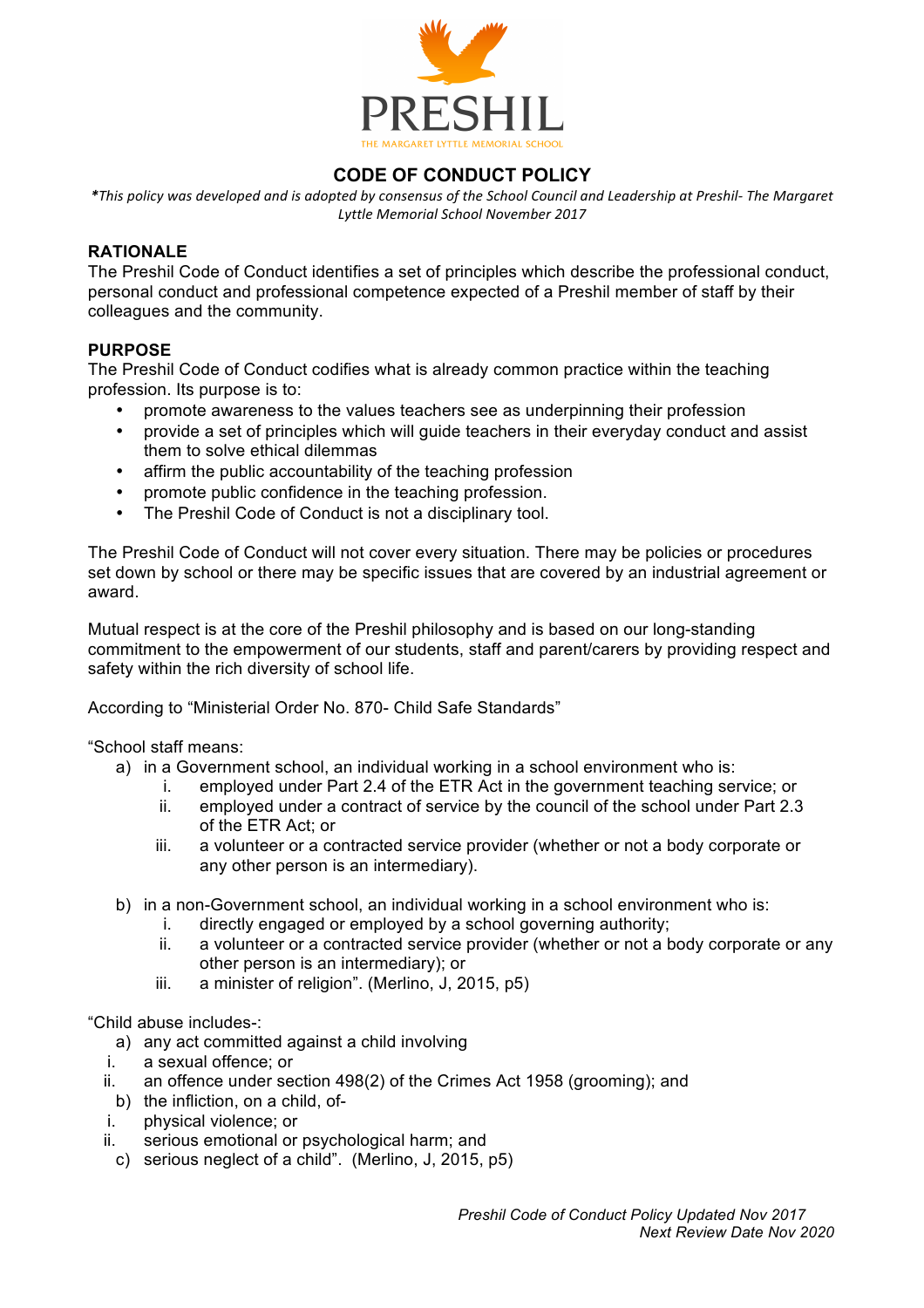# **SECTION 1: PROFESSIONAL CONDUCT**

Preshil teachers' and staff professional conduct is characterised by the quality of the relationships they have with their students, their students' parents (guardians and caregivers), families and communities and their colleagues. Preshil is working towards Safeguarding Children accreditation.

# **RELATIONSHIPS WITH STUDENTS**

### **Principle 1.1: Teachers provide opportunities for all students to learn**

The main focus of teaching is student learning. Teachers demonstrate their commitment to student learning by:

- 1. knowing their students well, respecting their individual differences and catering for their individual abilities
- 2. maintaining a safe and challenging learning environment
- 3. accepting professional responsibility for the provision of quality teaching
- 4. recognising and developing each student's abilities, skills and talents to their full potential
- 5. considering all viewpoints fairly
- 6. communicating well and appropriately with their students.

#### **Principle 1.2: Teachers and staff treat all students with courtesy and dignity** Teachers:

- 1. work to create an environment which promotes mutual respect
- 2. model and engage in respectful and impartial language
- 3. protect students from intimidation, embarrassment, humiliation or harm
- 4. enhance student autonomy and sense of self worth and encourage students to develop and reflect on their own values
- 5. respect a student's privacy in sensitive matters, such as health or family problems, and only reveal confidential matters when appropriate. That is:
	- if the student has consented to the information being used in a certain way
	- to prevent or lessen a serious threat to life, health, safety or welfare of a person (including the student)
	- as part of an investigation into unlawful activity
	- if the disclosure is required or mandated by law
	- to prevent a crime or enforce the law
- 6. refrain from discussing students' personal problems in situations where the information will not be treated confidentially
- 7. use consequences commensurate with those listed in the Preshil Behaviour Management Policy

#### **Principle 1.3: Teachers and staff work within the limits of their professional expertise**

In fulfilling their role, teachers carry out a wide range of responsibilities. They support students by knowing their strengths and the limits of their professional expertise. Teachers:

- 1. seek to ensure that they have the physical, mental and emotional capacity to carry out their professional responsibilities
- 2. are aware of the role of other professionals and agencies and when students should be referred to them for assistance
- 3. are truthful when making statements about their qualifications and competencies.

#### **Principle 1.4: Teachers and staff maintain objectivity in their relationships with students**

In their professional role, teachers do not behave as a friend or a parent. They:

- 1. interact with students without displaying bias or preference
- 2. make decisions in students' best interests
- 3. do not draw students into their personal agendas
- 4. do not seek recognition at the expense of professional objectivity and goals.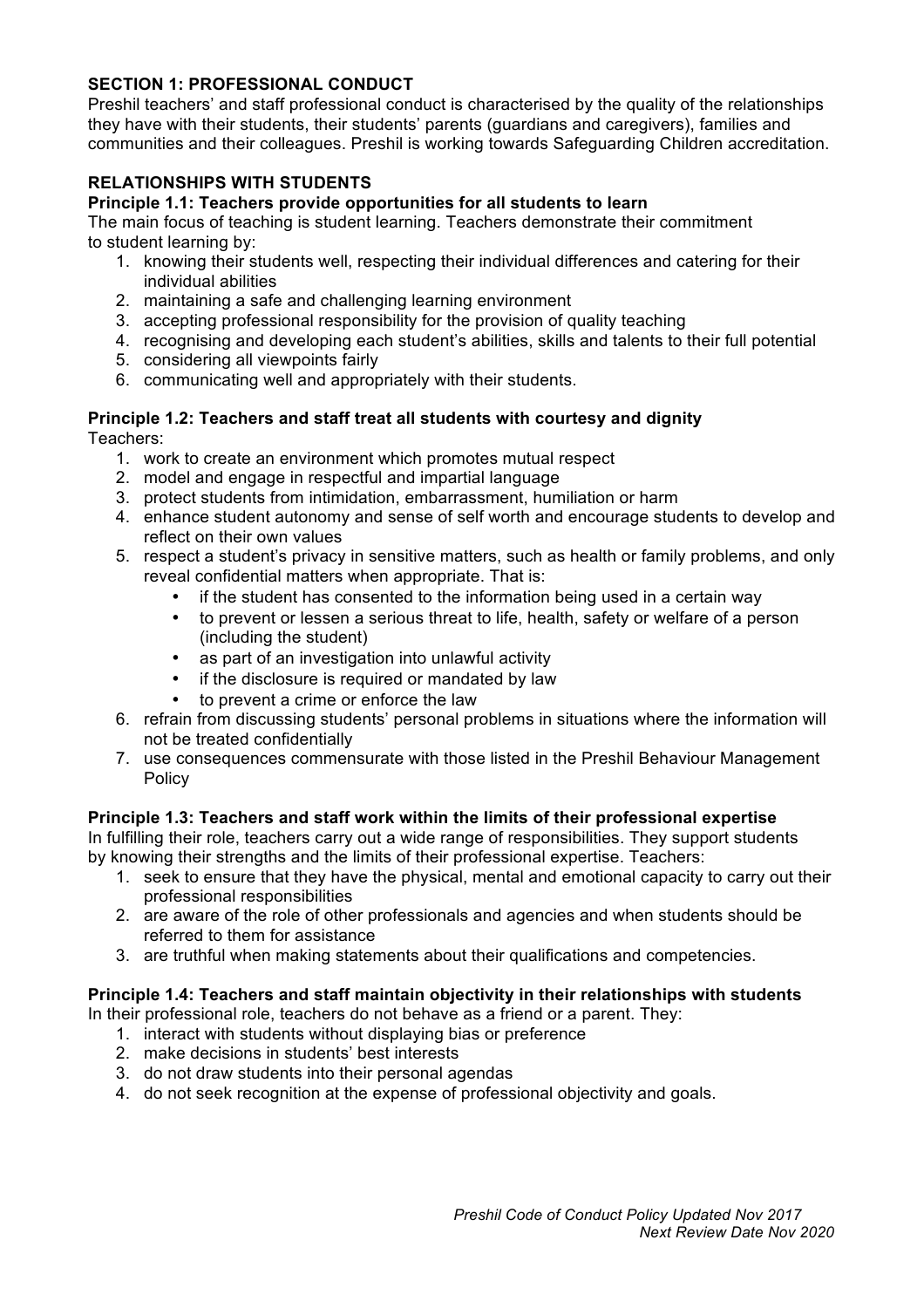### **Principle 1.5: Teachers are always in a professional relationship with the students in their school, whether at school or not**

Teachers and staff hold a unique position of influence and trust that should not be compromised. They exercise their responsibilities in ways that recognise that there are limits or boundaries to their relationships with students. The following examples outline some of those limits.

- A professional relationship **will** be compromised if a teacher or staff member:
	- 1. has a sexual relationship with a student
	- 2. uses sexual innuendo or inappropriate language and/or material with students
	- 3. touches a student without a valid reason
	- 4. holds conversations of a personal nature or has contact with a student via written or electronic means including email, letters, telephone, text messages or chat lines, without a valid context
	- 5. accepts gifts, which could be reasonably perceived as being used to influence them, from students or their parents.
	- 6. attends parties or socialises with students
	- 7. invites a student or students back to their home, particularly if no-one else is present.
	- 8. offers student a ride home without a valid purpose.

#### **RELATIONSHIPS WITH PARENTS (GUARDIANS, CAREGIVERS), FAMILIES & COMMUNITIES Principle 1.6: Teachers and staff maintain a professional relationship with parents (guardians and caregivers)**

Teachers and staff should be respectful of and courteous to parents. Teachers and staff:

- a) consider parents' perspectives when making decisions which have an impact on the education or wellbeing of a student
- b) communicate and consult with parents in a timely, understandable and sensitive manner
- c) take appropriate action when responding to parental concerns.

#### **Principle 1.7: Teachers and staff work in collaborative relationships with students' families and communities**

Teachers and staff recognise that their students come from a diverse range of cultural and religious contexts and seek to work collaboratively with students' families and communities within those contexts.

# **RELATIONSHIPS WITH COLLEAGUES**

#### **Principle 1.8: Collegiality is an integral part of the work of teachers and staff** Teachers and staff demonstrate collegiality by:

- 1. treating each other with courtesy and respect
- 2. valuing the input of their colleagues
- 3. using appropriate forums for constructive debate on professional matters
- 4. sharing expertise and knowledge in a variety of collaborative contexts
- 5. respecting different approaches to teaching
- 6. providing support for each other, particularly those new to the profession
- 7. sharing information relating to the wellbeing of students.

# **SECTION 2: PERSONAL CONDUCT**

#### **Principle 2.1: The personal conduct of a teacher and staff member will have an impact on the professional standing of that teacher and staff member and on the profession as a whole**

Although there is no definitive boundary between the personal and professional conduct of a teacher, it is expected that teachers will:

- 1. be positive role models at school and in the community
- 2. respect the rule of law and provide a positive example in the performance of civil obligations
- 3. not exploit their position for personal or financial gain
- 4. ensure that their personal or financial interests do not interfere with the performance of their duties
- 5. act with discretion and maintain confidentiality when discussing workplace issues.